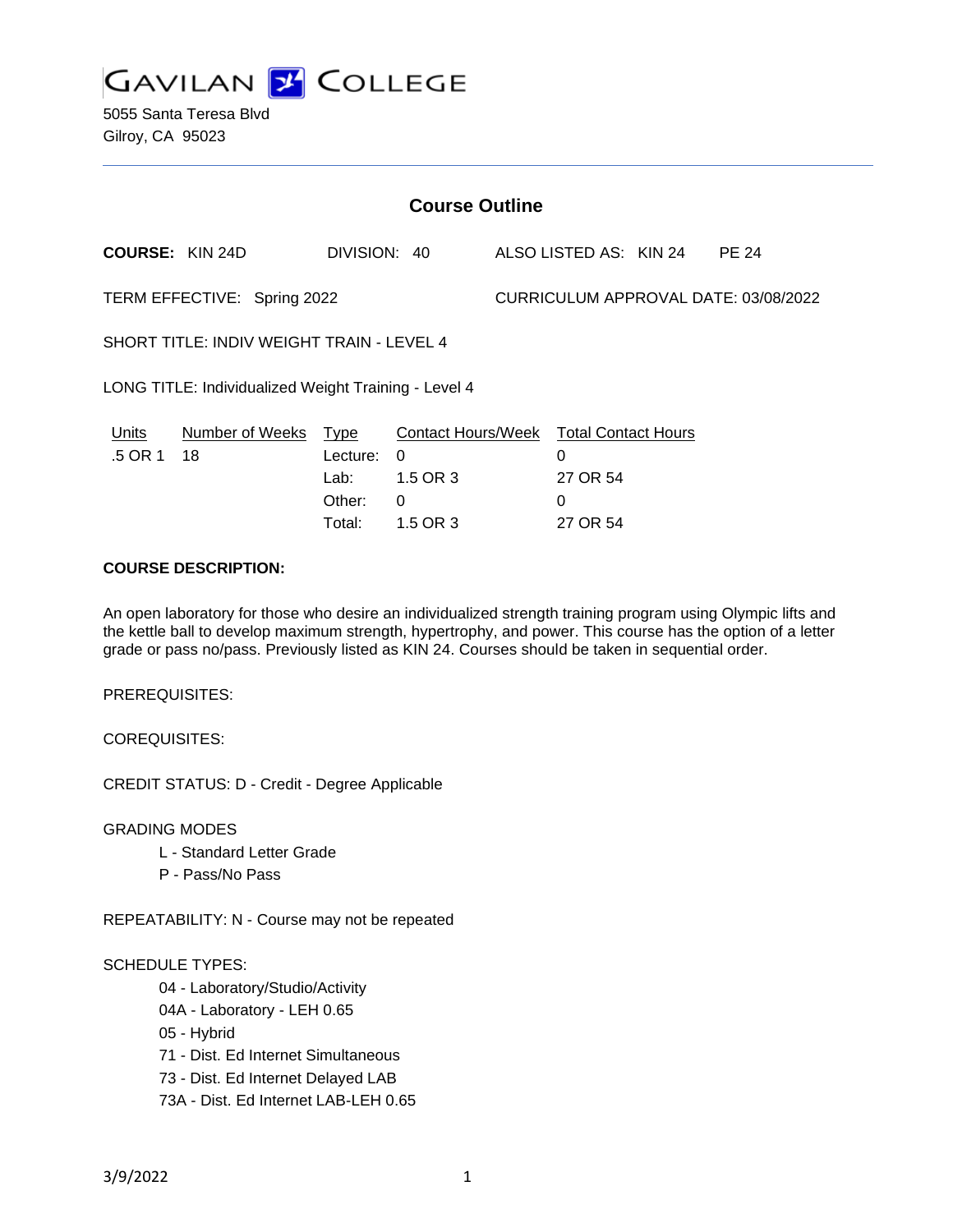# **STUDENT LEARNING OUTCOMES:**

By the end of this course, a student should:

1. Develop and perform a workout routine utilizing Olympic lifts that focuses on maximum strength, hypertrophy, and power.

2. Incorporate at least three (3) strength, hypertrophy, and/or power exercises utilizing the kettle bell in their workout routine.

# **COURSE OBJECTIVES:**

By the end of this course, a student should:

- 1. Develop and perform a weekly muscular strength training program using the barbell and the kettle bell.
- 2. Explain and demonstrate at least three (3) exercises that can be performed using the kettle bell.
- 3. Discuss the various types of exercise routines.
- 4. Demonstrate the proper technique for each Olympic lift introduced.

5. Explain the requirements of the course; including proper workout attire, safety requirements, and use of a workout chart. They will correctly log themselves in and out of the lab.

# **CONTENT, STUDENT PERFORMANCE OBJECTIVES, OUT-OF-CLASS ASSIGNMENTS**

Curriculum Approval Date: 03/08/2022

1.5 - 3 Hours: Course orientation; including grading, procedures for use of the open lab, and safety requirements regarding the use of free weights.

3 - 6 Hours: Continue orientations as needed. The correct lifting techniques and the importance of safety will be discussed and demonstrated for the bench press, squat, decline press, and incline press.

#### 4.5 - 9 Hours:

Introduce Olympic lifts, such as clean, power clean, and dead lift. Emphasis will focus on maximum strength, hypertrophy, and power. Power workouts would include 8 - 10 sets of 1 - 5 reps and maximum strength workouts would be 4 - 6 sets of 1 - 5 reps. Different types of exercise routines will be explained. This could include pyramid, circuit, progressive resistance, upper body/lower body, and 3 or 4 day split. Introduce the kettle bell, including a variety of exercises that can be performed using this piece of equipment.

16.5 - 33 Hours: Continue to demonstrate and discuss the various types of Olympic lifts that can be performed, as well as exercises using the kettle bell. Assist the students with developing a

workout routine utilizing the barbell and the kettle bell that focuses on maximum strength, hypertrophy, and power.

2 Hours: Written final.

# **METHODS OF INSTRUCTION:**

demonstration, peer teaching, small group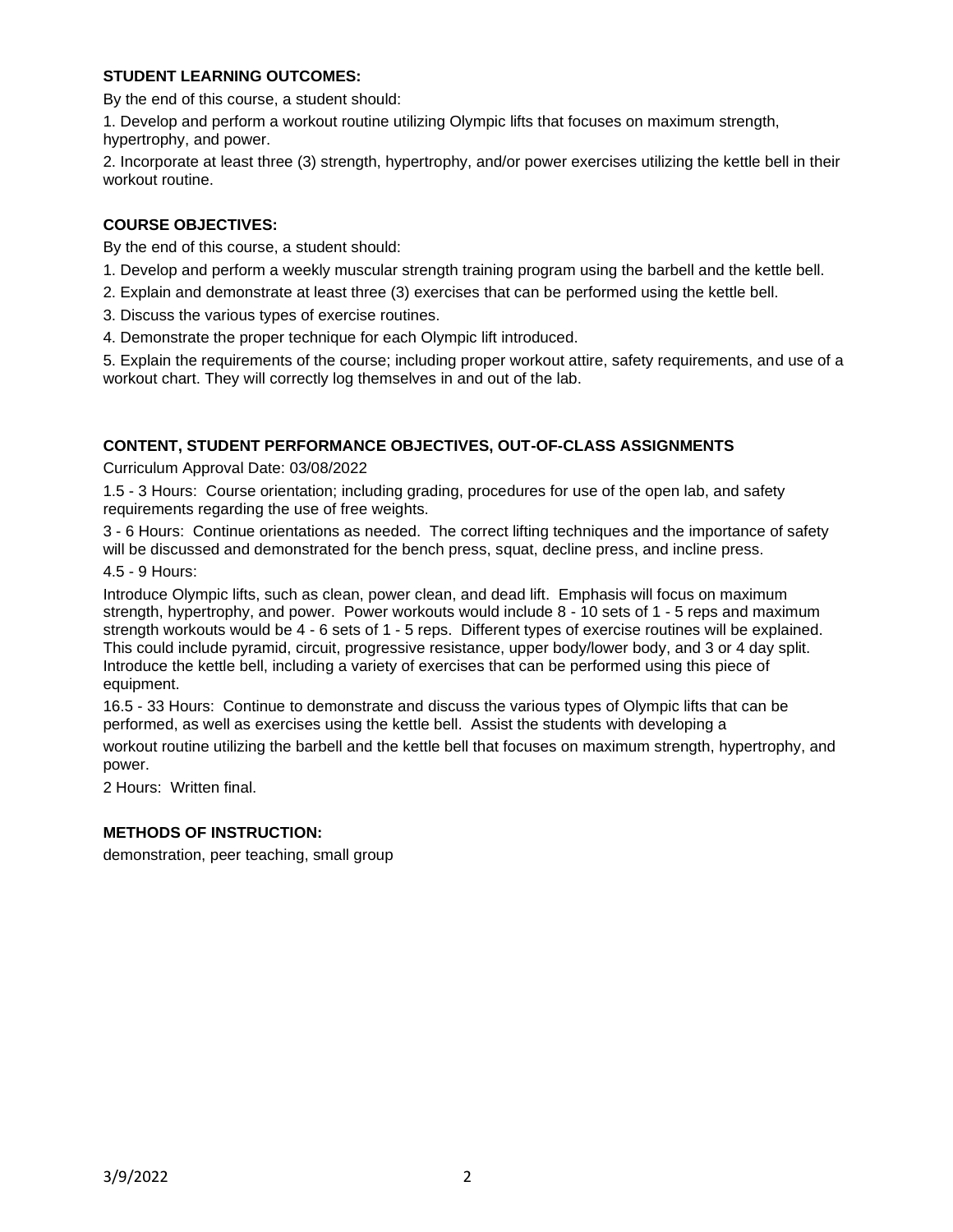# **METHODS OF EVALUATION:**

Skill demonstrations Evaluation Percent 20 Evaluation Description 20% - 30% Performance exams

Objective examinations Evaluation Percent 10 Evaluation Description 10% - 20% Multiple choice; Matching items; Other: short answer

Other methods of evaluation Evaluation Description Required student participation **REPRESENTATIVE TEXTBOOKS:** No textbook required.